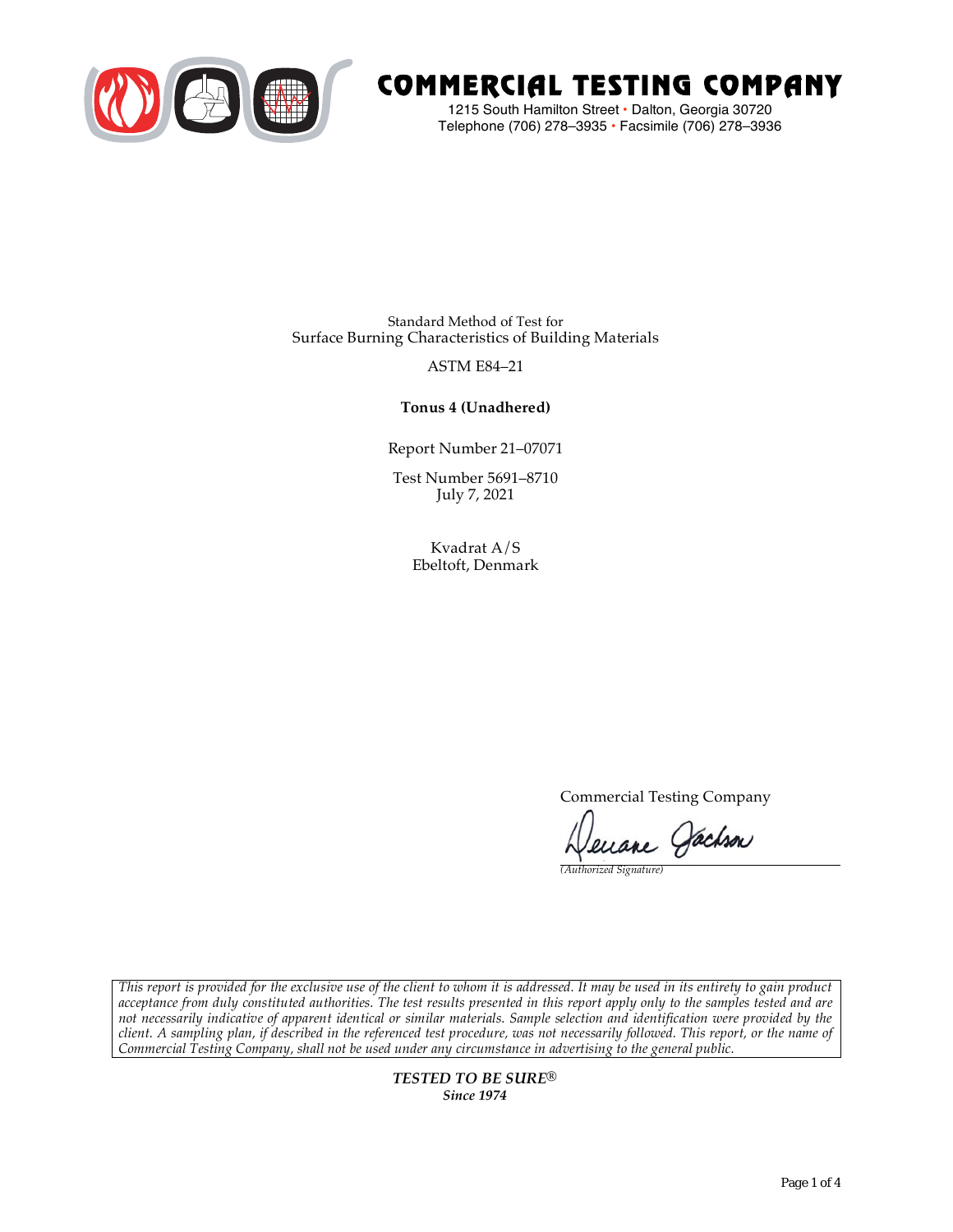#### **INTRODUCTION**

This report is a presentation of results of a surface flammability test on a material submitted by Kvadrat A/S, Ebeltoft, Denmark.

The test was conducted in accordance with the ASTM International fire-test-response standard E84–21, *Surface Burning Characteristics of Building Materials*, sometimes referred to as the Steiner tunnel test. ASTM E84 is an American National Standard (ANSI) and has been approved for use by agencies of the Department of Defense. The ASTM E84 test method is the technical equivalent of UL No. 723. The test is applicable to exposed interior surfaces such as walls and ceilings. The test is conducted with the specimen in the ceiling position with the surface to be evaluated face down toward the ignition source. Thus, specimens shall either be self-supporting by its own structural quality, held in place by added supports along the test surface, or secured from the back side.

This standard is used to measure and describe the response of materials, products, or assemblies to heat and flame under controlled conditions, but does not by itself incorporate all factors required for firehazard or fire-risk assessment of the materials, products, or assemblies under actual fire conditions.

#### **PURPOSE**

The purpose of the test is to provide only the comparative measurements of surface flame spread and smoke development of materials with that of select grade red oak and fiber–reinforced cement board, Grade II, under specific fire exposure conditions with the smoke area of heptane used to establish the smoke-developed index. The test exposes a nominal 24-foot long by 20-inch wide test specimen to a controlled air flow and flaming fire adjusted to spread the flame along the entire length of a red oak specimen in  $5\frac{1}{2}$  minutes. During the 10-minute test duration, flame spread over the specimen surface are measured and recorded. Test results are calculated relative to red oak, which has an arbitrary rating of 100, and fiber–reinforced cement board, Grade II, which has a rating of 0. The 100 smoke-developed index is calculated using the smoke area of heptane.

The test results are expressed as Flame Spread Index and Smoke-Developed Index. The Flame Spread Index is defined in ASTM E176 as "a number or classification indicating a comparative measure derived from observations made during the progress of the boundary of a zone of flame under defined test conditions." The Smoke-Developed Index, a term specific to ASTM E84, is defined as "a number or classification indicating a comparative measure derived from smoke obscuration data collected during the test for surface burning characteristics." There is not necessarily a relationship between the two measurements.

The method does not provide for measurement of heat transmission through the surface tested, the effect of aggravated flame spread behavior of an assembly resulting from the proximity of combustible walls and ceilings, or classifying a material as noncombustible solely by means of a Flame Spread Index.

The zero reference and other parameters critical to furnace operation are verified on the day of the test by conducting a 10–minute test using 1/4–inch fiber–reinforced cement board, Grade II. Periodic tests using NOFMA certified 23/32–inch select grade red oak flooring provide data for the 100 flame spread reference with heptane providing data for calculating the 100 smoke-developed index. These procedures are more fully described in Section 7of the E84 Standard.

#### **TEST SAMPLE**

The test sample, selected by the client, was identified as **Tonus 4 (Unadhered)**, a 90% new wool, 10% helanca fabric with a total weight of 13.5 ounces per square yard. The material was conditioned to equilibrium in an atmosphere with the temperature maintained at  $71 \pm 2$ °F and the relative humidity at 50  $\pm$  5 percent. For testing, two lengths of the material, each measuring 2 feet wide by 12 feet in length, were free laid over a 2-inch hexagonal wire mesh supported by 1/4-inch diameter steel rods spanning the ledges of the tunnel furnace at 24-inch intervals. This method of support is described in Annex A4 of the E84 standard, Sections A4.3, A4.5 and A4.8.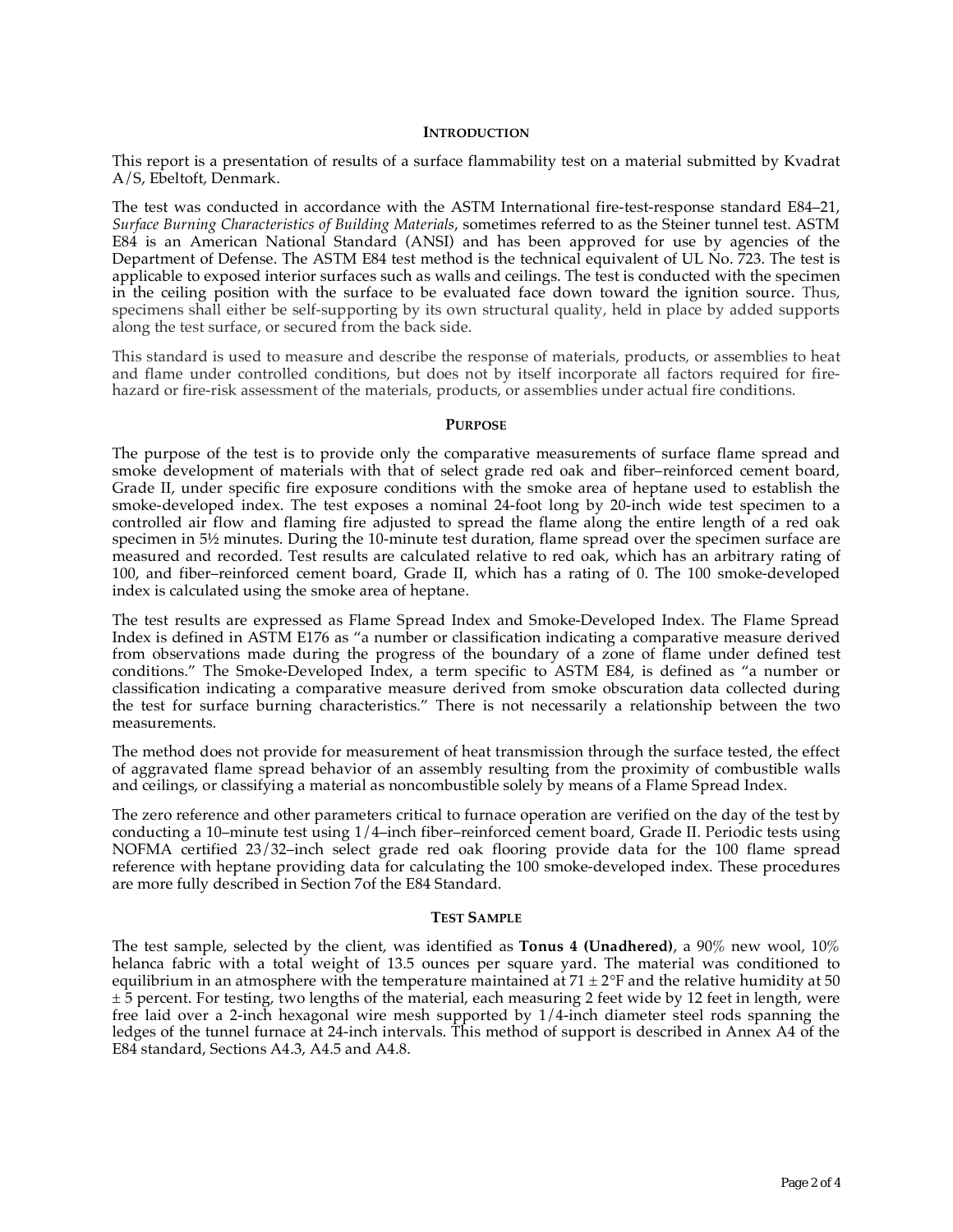#### **TEST RESULTS**

The test results, calculated on the basis of observed flame propagation and the integrated area under the recorded smoke density curve, are presented below. The Flame Spread Index obtained in E84 is rounded to the nearest number divisible by five. Smoke-Developed Indices are rounded to the nearest number divisible by five unless the Index is greater than 200. In that case, the Smoke-Developed Index is rounded to the nearest 50 points. The rounding procedures are more fully described in Sections 9.1, 9.2, and X3 of the E84 Standard. The flame spread and smoke development data are presented graphically at the end of this report.

| <b>Test Specimen</b>                    | Flame Spread Index | Smoke-Developed Index |
|-----------------------------------------|--------------------|-----------------------|
| Fiber-Reinforced Cement Board, Grade II |                    |                       |
| Red Oak Flooring                        | 100                |                       |
| Heptane, (HPLC) Grade                   |                    | 100                   |
| Tonus 4 (Unadhered)                     | 25                 | 50                    |

#### **OBSERVATIONS**

Specimen ignition over the burners occurred at 0.05 minute. Surface flame spread was observed to a maximum distance of 5.12 feet beyond the zero point at 0.62 minute. The maximum temperature recorded during the test was 551°F. For information purposes, the actual (unrounded) Flame Spread and Smoke-Developed Indices were 25.2 and 48.6 respectively.

#### **CLASSIFICATION**

The Flame Spread Index and Smoke-Developed Index values obtained by ASTM E84 tests are frequently used by code officials and regulatory agencies in the acceptance of interior finish materials for various applications. The most widely accepted classification system is described in the National Fire Protection Association publication NFPA 101 *Life Safety Code*, where:

| Class A $0-25$ Flame Spread Index     | $0 - 450$ Smoke-Developed Index |
|---------------------------------------|---------------------------------|
| Class B $26 - 75$ Flame Spread Index  | $0 - 450$ Smoke-Developed Index |
| Class $C$ 76 – 200 Flame Spread Index | $0 - 450$ Smoke-Developed Index |

Class A, B, and C correspond to Type I, II, and III respectively in other codes. They do not preclude a material being otherwise classified by the authority of jurisdiction.